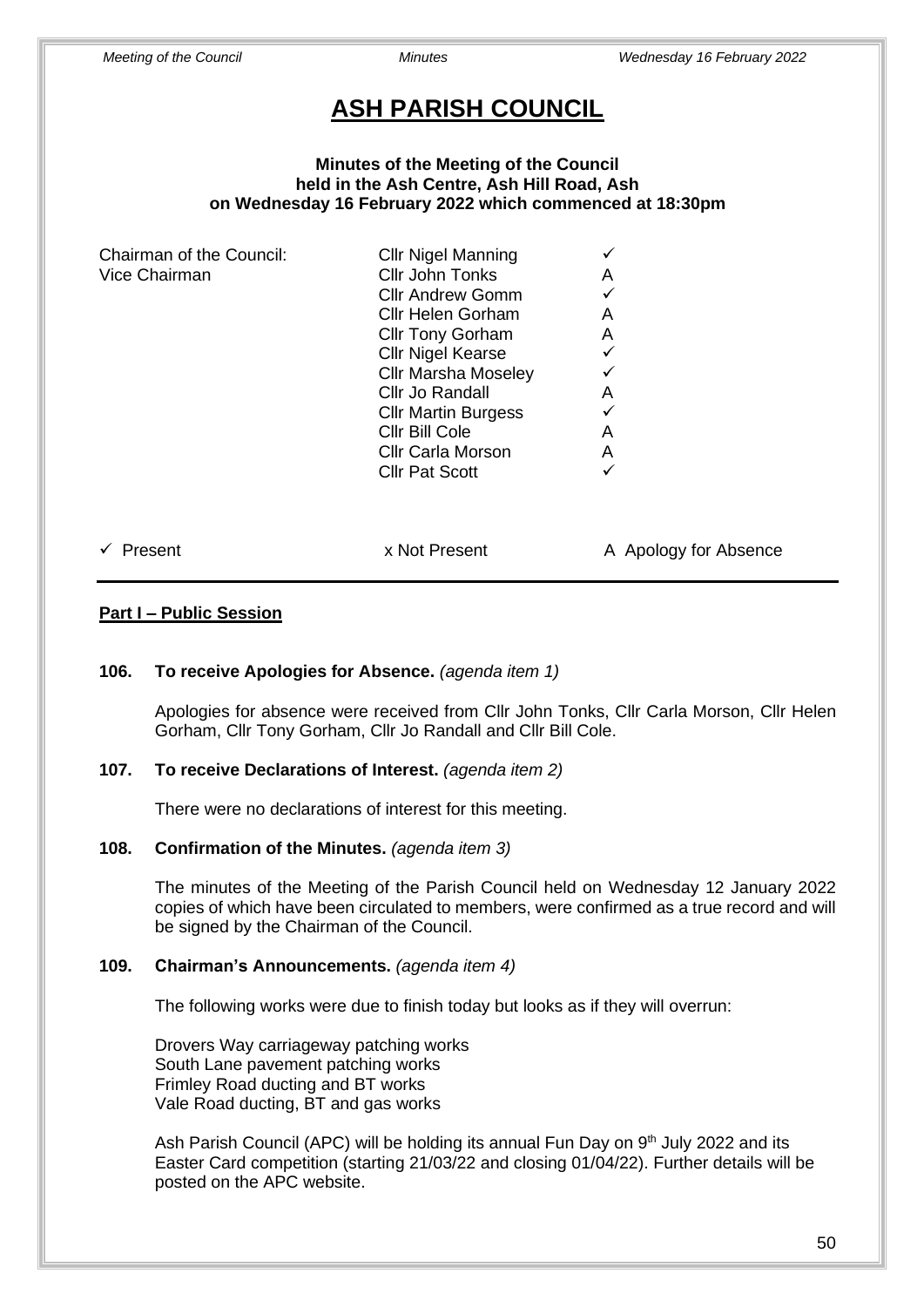# **110. Adjournment.** *(agenda item 5)*

Members considered adjourning the meeting for a maximum period of 25 minutes, to enable members of the public to raise questions and it was:

*Resolved that the meeting be adjourned for a maximum period of twenty five minutes to enable a public question period to be held (as at Minute Appendix A).*

### **111. Reports of Committees.** *(agenda item 6)*

The following committee reports, copies of which have been circulated were received, considered and the recommendations therein were adopted:

| <b>Planning</b> | January | 24 | 2022 | <b>Minute Number</b> | 57 to 64 |
|-----------------|---------|----|------|----------------------|----------|
| <b>AFA</b>      | January | 24 | 2022 | <b>Minute Number</b> | 63 to 76 |

### **112. Monthly Payment List.** *(agenda item 7)*

Members received and approved the monthly payments list giving details of the December 2021 expenditure as attached at Agenda Appendix B.

### **113. Ash Cemetery Grounds Maintenance.** *(agenda item 8)*

Members to consider appointing the current contractor for a period of three years starting on the 1 March 2022. The contractor will be providing nine cuts, once a month from March to November each year.

| Number of years    | Price per cut | Number<br>of Cuts | Cost      | Vat      | Total     |
|--------------------|---------------|-------------------|-----------|----------|-----------|
| First year         | £960.00       | 9                 | £8640.00  | £1728.00 | £10368.00 |
| Second year        | £1010.00      | 9                 | £9090.00  | £1818.00 | £10908.00 |
| Third year         | £1060.00      | 9                 | £9540.00  | £1908.00 | £11448.00 |
| <b>Grand Total</b> |               |                   | £27270.00 | £5454.00 | £32724.00 |

*Resolved upon consideration to agree to the current contractor being appointed for a three year contract at the cost of £32,724.00 including VAT.*

#### **114. Grants of Exclusive Rights in Respect of Burials.** *(agenda item 9)*

Authorisation was given to the issue of Grants of Exclusive Rights in respect of Burials :

| Deed No. | <b>Deed Applicant</b> | <b>Grave Space</b> |
|----------|-----------------------|--------------------|
| 1649     | P Sharp               | K701               |
| 1650     | P James               | K699               |

# **115. Annual Calendar of Meetings 2022/23.** *(agenda item 10)*

Members considered and approved the Annual Calendar of Meetings for 2022/23.

# **116. Correspondence.** *(agenda item 11)*

There was no correspondence to report.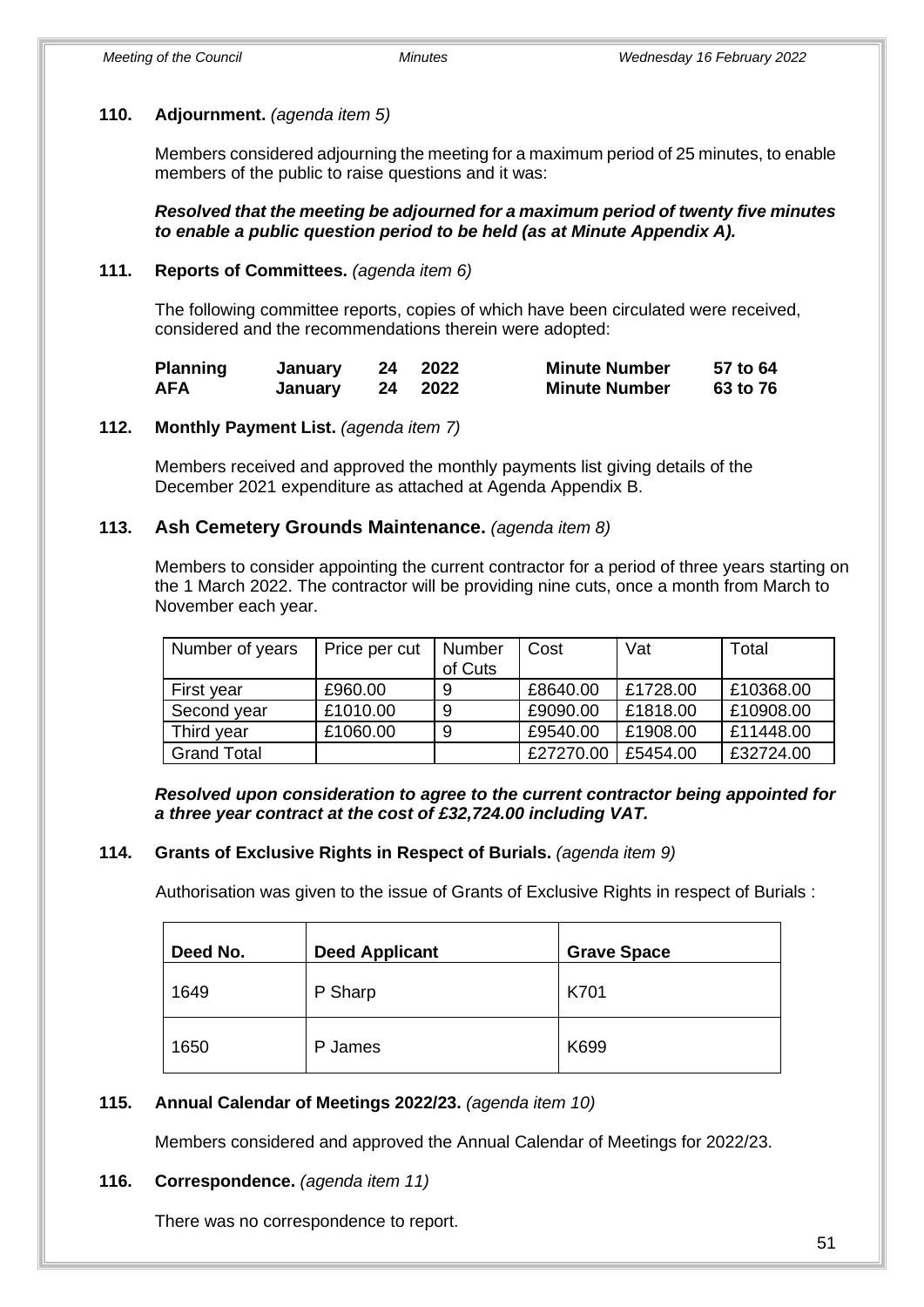# **117. Next Meeting.** *(agenda item 12)*

The next meeting is on Wednesday 16 March 2022 at 18:30.

*The meeting closed at 18:50 pm.*

Chairman: \_\_\_\_\_\_\_\_\_\_\_\_\_\_\_\_\_\_\_\_\_\_\_\_\_\_ Date: \_\_\_\_\_\_\_\_\_\_\_\_\_\_\_\_

**AGENDA APPENDIX A** 

# **ASH PARISH COUNCIL**

# **LOCAL CODE OF CONDUCT – DISCLOSURE OF INTEREST**

# **January 2022**

| <b>DATE OF MEETING</b>                                                                     | <b>MEMBER</b> | <b>MINUTE REF</b><br>& PAGE NO. | <b>TYPE AND NATURE OF</b><br><b>INTEREST</b> |
|--------------------------------------------------------------------------------------------|---------------|---------------------------------|----------------------------------------------|
| <b>PLANNING</b><br><b>24 January 2022</b>                                                  |               |                                 | None.                                        |
| <b>AMENITIES, FINANCE</b><br><b>AND</b><br><b>ADMINISTRATION</b><br><b>24 January 2022</b> |               |                                 | None.                                        |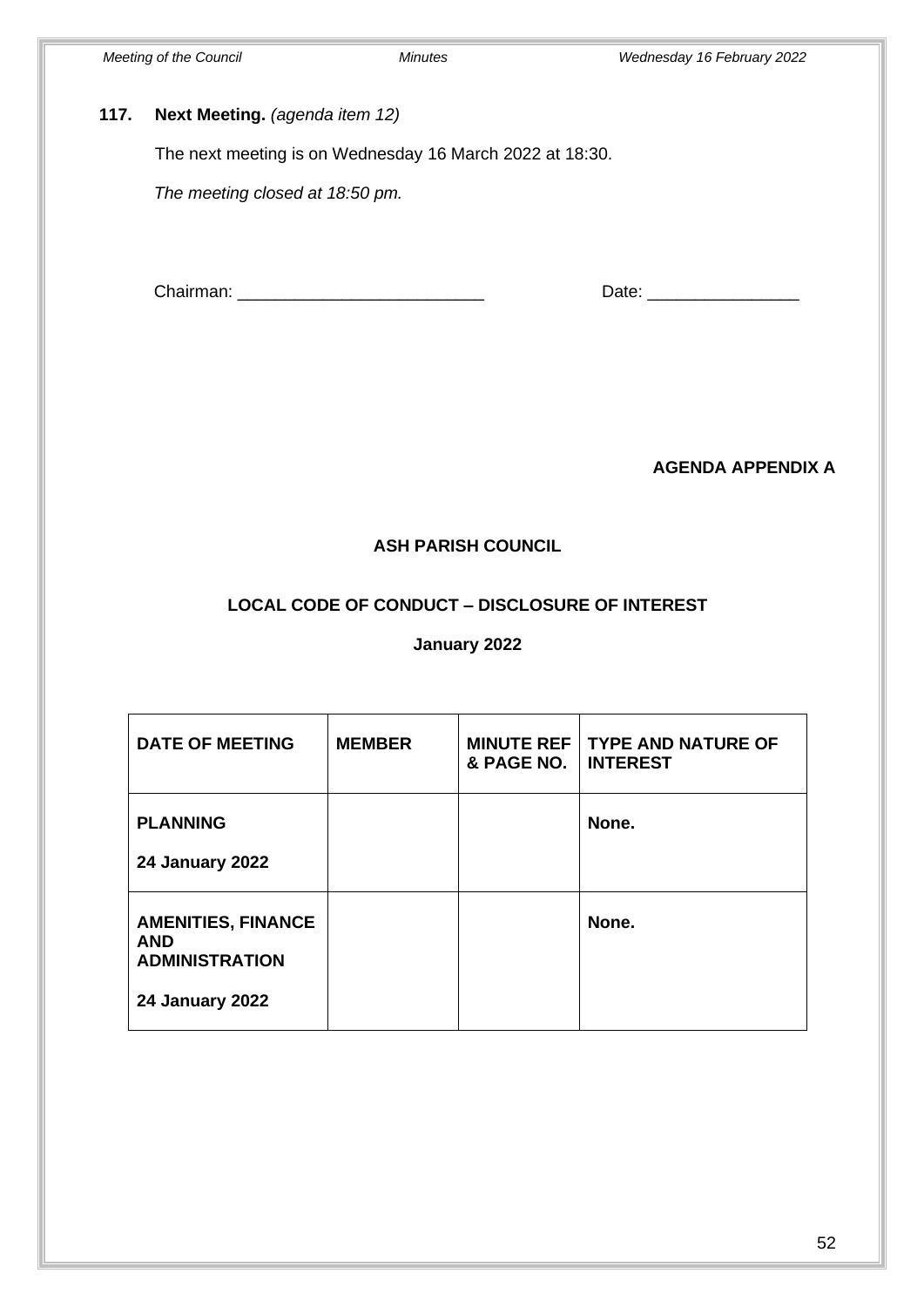# **AGENDA APPENDIX B**

# **Payments List**

| Date: 10/01/2022                                        |                                     |                    | <b>Ash Parish Council</b>  | Page 1                         |  |  |  |  |
|---------------------------------------------------------|-------------------------------------|--------------------|----------------------------|--------------------------------|--|--|--|--|
| Time: 11:55<br>Co-op Community Directplus Acc           |                                     |                    |                            |                                |  |  |  |  |
| List of Payments made between 01/12/2021 and 31/12/2021 |                                     |                    |                            |                                |  |  |  |  |
|                                                         |                                     |                    |                            |                                |  |  |  |  |
| Date Paid                                               | Payee Name                          | Reference          | Amount Paid Authorized Ref | <b>Transaction Detail</b>      |  |  |  |  |
| 01/12/2021                                              | <b>EDF ENERGY</b>                   | DD                 | 8.00                       | <b>ELECTRIC</b>                |  |  |  |  |
| 01/12/2021                                              | EDF ENERGY                          | DD                 | 9.00                       | <b>ELECTRIC</b>                |  |  |  |  |
| 01/12/2021                                              | <b>EDF ENERGE</b>                   | DD                 | 13.00                      | <b>ELECTRIC</b>                |  |  |  |  |
| 01/12/2021                                              | EDF ENERGY                          | DD                 | 24.00                      | <b>ELECTRIC</b>                |  |  |  |  |
| 01/12/2021                                              | <b>EDF ENERGY</b>                   | DD                 | 58.00                      | <b>ELECTRIC</b>                |  |  |  |  |
| 01/12/2021                                              | <b>EDF ENERGY</b>                   | DD                 | 96.00                      | <b>ELECTRIC</b>                |  |  |  |  |
| 01/12/2021                                              | <b>EDF ENERGY</b>                   | DD                 | 201.00                     | <b>ELECTRIC</b>                |  |  |  |  |
| 02/12/2021                                              | CO-OP BANK                          | <b>BACS</b>        | 27.75                      | <b>BANK CHARGES</b>            |  |  |  |  |
| 02/12/2021                                              | SURREY PENSIONS                     | <b>BACS</b>        | 3,156.44                   | PENSION ON NOV SALARY          |  |  |  |  |
| 02/12/2021                                              | G Tomkins Window Cleaning           | BACS <sub>1</sub>  | 20.00                      | November Window Clean          |  |  |  |  |
| 02/12/2021                                              | <b>Viking Direct</b>                | BACS <sub>2</sub>  | 39.38                      | <b>Cleaning Supplies</b>       |  |  |  |  |
| 02/12/2021                                              | <b>Treasured Memories Limited</b>   | BACS <sub>3</sub>  | 49.86                      | Temp Memorial - Andrews        |  |  |  |  |
| 02/12/2021                                              | Farnborough Tool Hire               | BACS 4             | 54.60                      | Propane Gas                    |  |  |  |  |
| 02/12/2021                                              | Hampshire Metalcraft Ltd            | BACS <sub>5</sub>  | 117.36                     | Emergency repairs to workshop  |  |  |  |  |
| 02/12/2021                                              | <b>WJ Fire Protection Services</b>  | BACS <sub>6</sub>  | 144.00                     | Emergency call out fee         |  |  |  |  |
| 02/12/2021                                              | Colwend Hygiene Services            | BACS 7             | 150.00                     | Toilet Clean for Remembrance   |  |  |  |  |
| 02/12/2021                                              | Rapid Secure                        | BACS <sub>8</sub>  | 234.00                     | Secure Workshop Door           |  |  |  |  |
| 02/12/2021                                              | Magic signs                         | BACS <sub>9</sub>  | 297.00                     | Uniform for Staff              |  |  |  |  |
| 02/12/2021                                              | <b>Amelia's Maids</b>               | 02122021           | 342.76                     | Cleaning in November           |  |  |  |  |
| 02/12/2021                                              | Quick Shopfront Ltd                 | BACS <sub>11</sub> | 2,476.13                   | Roller Shutters for CAB        |  |  |  |  |
| 02/12/2021                                              | HMRC CUMBERNAULD                    | <b>BACS</b>        | 3,508.25                   | PAYE/NI NOV SALARY             |  |  |  |  |
| 09/12/2021                                              | <b>M A CHAUDHAY</b>                 | <b>BACS</b>        | 246.50                     | <b>DEPOSIT REFUND</b>          |  |  |  |  |
| 09/12/2021                                              | <b>Viking Direct</b>                | BACS <sub>14</sub> | 43.05                      | Refreshments                   |  |  |  |  |
| 09/12/2021                                              | <b>Viking Direct</b>                | BACS <sub>16</sub> | 119.13                     | Refreshments and Stationary    |  |  |  |  |
| 09/12/2021                                              | Farnborough Tool Hire               | BACS <sub>21</sub> | 223.28                     | Hire of Leaf Blower            |  |  |  |  |
| 09/12/2021                                              | <b>WJ Fire Protection Services</b>  | BACS <sub>13</sub> | 42.48                      | Annual Fire Extinguisher Servi |  |  |  |  |
|                                                         |                                     |                    |                            |                                |  |  |  |  |
| 09/12/2021                                              | Colwend Hygiene Services            | BACS 20            | 150.00                     | Deep Clean of Public Toilets   |  |  |  |  |
| 09/12/2021                                              | Shield Security Services Ltd        | BACS <sub>12</sub> | 42.00                      | Keyholder Response Charge      |  |  |  |  |
| 09/12/2021                                              | <b>Accurate Mechanical Services</b> | BACS <sub>15</sub> | 84.00                      | Repairs to Air Con Unit        |  |  |  |  |
| 09/12/2021                                              | Ideal Scaffolding Ltd               | BACS 17            | 120.00                     | <b>Scaffolding Boards</b>      |  |  |  |  |
| 09/12/2021                                              | Wild About Water (UK) Ltd           | BACS <sub>18</sub> | 130.78                     | Water Cooler Rental            |  |  |  |  |
| 09/12/2021                                              | The Royal British Legion Poppy      | BACS 19            | 136.50                     | Wreaths for Remembrance        |  |  |  |  |
| 09/12/2021                                              | Kebur garden materials              | BACS <sub>22</sub> | 269.49                     | <b>Ballast</b>                 |  |  |  |  |
| 09/12/2021                                              | Neil Curtis & Sons                  | BACS <sub>23</sub> | 285.00                     | Grave for Buckland             |  |  |  |  |
| 09/12/2021                                              | <b>T Hopkins Tree Services</b>      | BACS <sub>24</sub> | 510.00                     | Removal of Wood from Harpers   |  |  |  |  |
| 09/12/2021                                              | Shield Security Services Ltd        | BACS <sub>25</sub> | 855.60                     | November Security Patrol       |  |  |  |  |
| 09/12/2021                                              | Quick Shopfront Ltd                 | BACS <sub>26</sub> | 1,071.77                   | Roller Shutter                 |  |  |  |  |
| 09/12/2021                                              | Dans Garden Services                | BACS <sub>27</sub> | 4,500.00                   | Grass Cutting x 5 months       |  |  |  |  |
| 09/12/2021                                              | Guildford Borough Council           | BACS <sub>28</sub> | 5,462.83                   | Election Costs - MAY 2021      |  |  |  |  |
| 09/12/2021                                              | <b>FAROL LTD</b>                    | BACS <sub>29</sub> | 7,043.30                   | Replacement Tools              |  |  |  |  |
| 09/12/2021                                              | Castle Water Ltd                    | BACS 30            | 193.08                     | Water for Harpers Scout Hut    |  |  |  |  |
| 09/12/2021                                              | J P and S Services                  | BACS 31            | 365.47                     | Fuel for vans                  |  |  |  |  |
| 09/12/2021                                              | Castle Water Ltd                    | BACS 32            | 54.20                      | Water for Shawfields Allotment |  |  |  |  |
| 09/12/2021                                              | Francotyp Postalia Ltd              | BACS 34            | 50.00                      | Postage                        |  |  |  |  |
| 09/12/2021                                              | E-ON                                | BACS 35            | 99.93                      | Gas for Harpers Scout Hut      |  |  |  |  |
| 09/12/2021                                              | E-ON                                | BACS 36            | 253.09                     | Gas for Ash Centre             |  |  |  |  |
|                                                         | Scottish and Southern Energy        | BACS 37            | 1,552.79                   | Unmetered Electric Street Ligh |  |  |  |  |

**Continued on Page 2**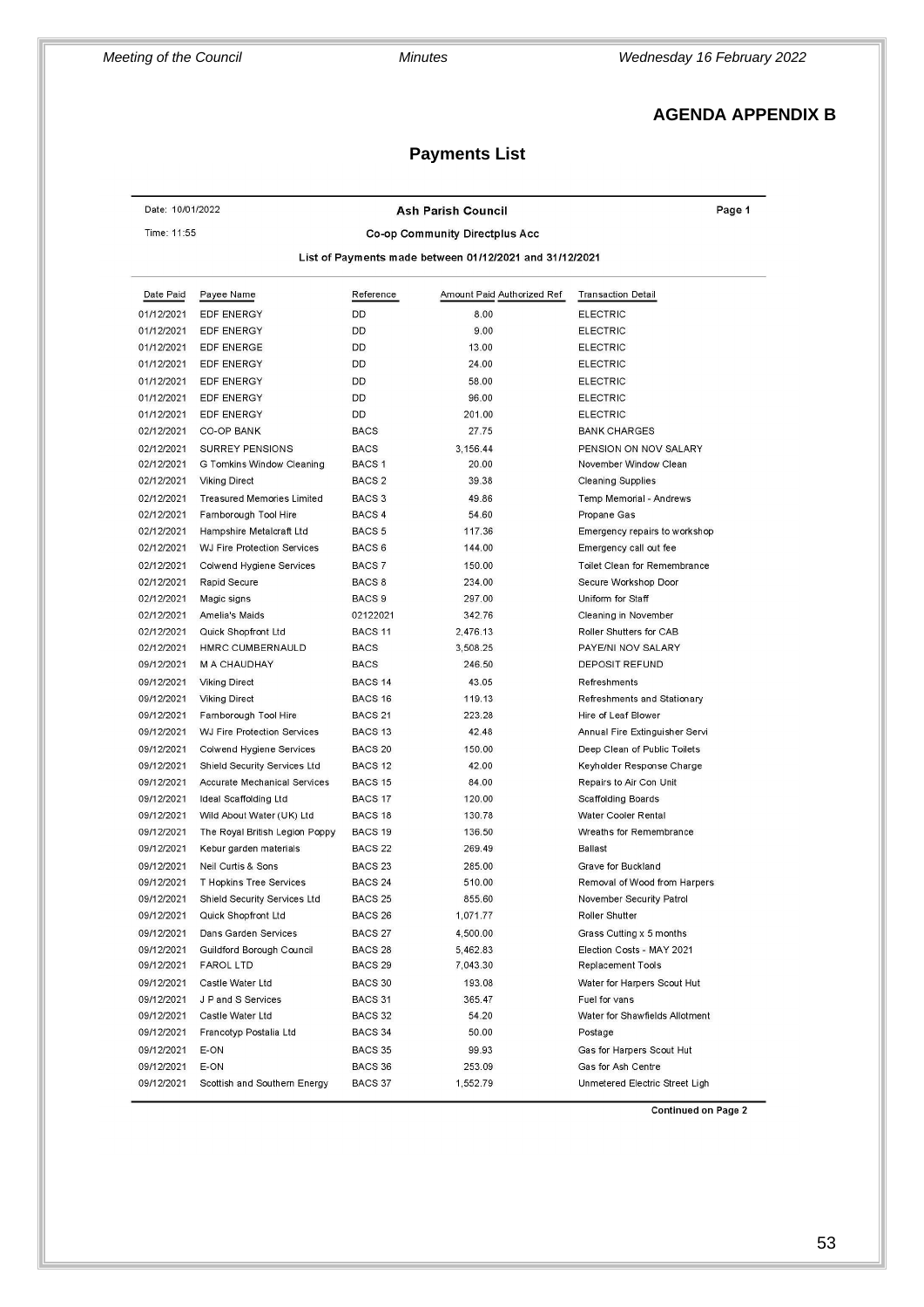Time: 11:55

#### Date: 10/01/2022

### **Ash Parish Council**

Page 2

**Co-op Community Directplus Acc** 

List of Payments made between 01/12/2021 and 31/12/2021

| Date Paid  | Payee Name                            | Reference          | Amount Paid Authorized Ref | <b>Transaction Detail</b>      |
|------------|---------------------------------------|--------------------|----------------------------|--------------------------------|
| 10/12/2021 | Doors 4 Security                      | <b>BACS 33</b>     | 576.00                     | Internal Security for Workshop |
| 22/12/2021 | <b>HMRC</b>                           | <b>BACS</b>        | 3,632.52                   | PAYE ON NOVEMBER SALARIES      |
| 22/12/2021 | <b>SURREY PENSIONS</b>                | <b>BACS</b>        | 3.266.95                   | PENSIONS FOR NOV SALARIES      |
| 22/12/2021 | <b>GLS Educational Supplies Limit</b> | BACS 38            | 5.99                       | <b>Dynamic Microphone</b>      |
| 22/12/2021 | <b>GLS Educational Supplies Limit</b> | BACS 39            | 34.36                      | <b>Cleaning Materials</b>      |
| 22/12/2021 | Francotyp Postalia Ltd                | BACS 40            | 50.00                      | <b>Purchase Ledger Payment</b> |
| 22/12/2021 | <b>Guildford Borough Council</b>      | BACS <sub>41</sub> | 237.25                     | Ash Cemetary Refuse Collection |
| 22/12/2021 | <b>Amelia's Maids</b>                 | BACS <sub>42</sub> | 252.56                     | December Clean                 |
| 22/12/2021 | <b>Accurate Mechanical Services</b>   | BACS <sub>43</sub> | 761.88                     | Replacement Hot Water Pump     |
| 22/12/2021 | Screwfix                              | <b>BACS 45</b>     | 10.00                      | Circular saw and Drill Bit     |
| 23/12/2021 | Columbaria (Odlings Ltd)              | BACS <sub>46</sub> | 99.60                      | Sanctum Tablet                 |
| 23/12/2021 | PDW Contracting Services Ltd          | BACS <sub>44</sub> | 7,764.00                   | <b>Street Light Repairs</b>    |
| 23/12/2021 | WAGES                                 | <b>BACS</b>        | 12,498.09                  | <b>WAGES FOR DECEMBER</b>      |
| 31/12/2021 | Francotyp Postalia Ltd                | BACS <sub>47</sub> | 50.00                      | Purchase Ledger Payment        |

**Total Payments** 64,170.00

Date 16/02/22